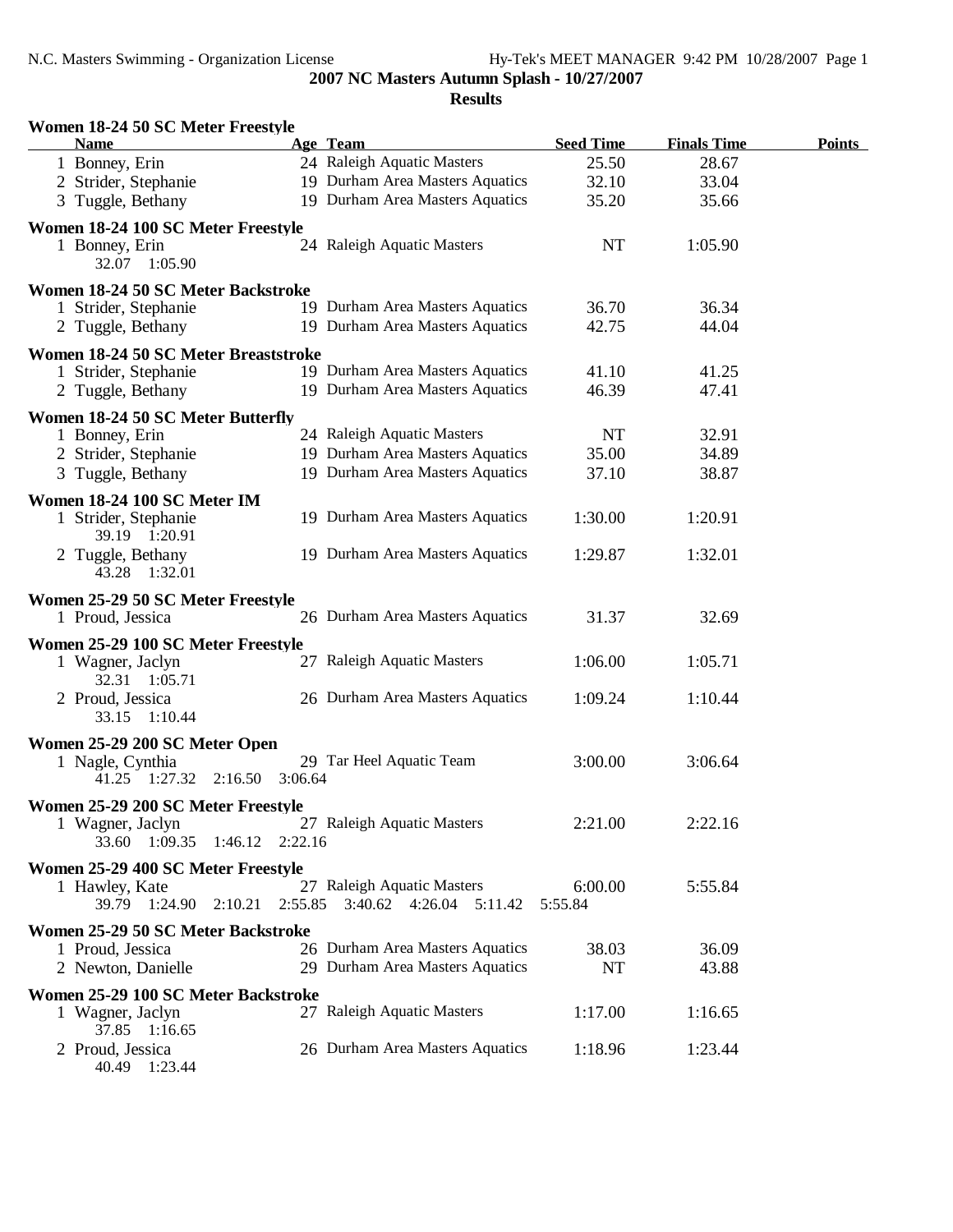| Women 25-29 50 SC Meter Breaststroke                          |                                                                       |                    |         |
|---------------------------------------------------------------|-----------------------------------------------------------------------|--------------------|---------|
| 1 Nagle, Cynthia                                              | 29 Tar Heel Aquatic Team                                              | 38.60              | 38.94   |
| 2 Hawley, Kate                                                | 27 Raleigh Aquatic Masters                                            | 42.00              | 48.51   |
| Women 25-29 100 SC Meter Breaststroke                         |                                                                       |                    |         |
| 1 Nagle, Cynthia<br>39.54 1:24.25                             | 29 Tar Heel Aquatic Team                                              | 1:24.10            | 1:24.25 |
| 2 Hawley, Kate<br>50.91<br>1:46.50                            | 27 Raleigh Aquatic Masters                                            | 1:39.00            | 1:46.50 |
| Women 25-29 100 SC Meter IM                                   |                                                                       |                    |         |
| 1 Proud, Jessica<br>36.81<br>1:20.28                          | 26 Durham Area Masters Aquatics                                       | 1:18.97            | 1:20.28 |
| 2 Newton, Danielle<br>42.54 1:31.55                           | 29 Durham Area Masters Aquatics                                       | <b>NT</b>          | 1:31.55 |
| Women 25-29 200 SC Meter IM                                   |                                                                       |                    |         |
| 1 Wagner, Jaclyn<br>35.03 1:15.82 2:05.75                     | 27 Raleigh Aquatic Masters<br>2:42.57                                 | 2:42.00            | 2:42.57 |
| Women 30-34 100 SC Meter Freestyle                            |                                                                       |                    |         |
| 1 Fritchie, Karen<br>1:05.53<br>31.80                         | 30 Durham Area Masters Aquatics                                       | 1:07.00            | 1:05.53 |
| 2 Herrold, Catherine<br>1:22.48<br>40.12                      | 30 Lake Erie Masters Team                                             | 1:20.00            | 1:22.48 |
| Women 30-34 200 SC Meter Freestyle                            |                                                                       |                    |         |
| 1 Fritchie, Karen                                             | 30 Durham Area Masters Aquatics                                       | 2:20.00            | 2:21.65 |
| 35.32 1:12.50<br>1:46.84                                      | 2:21.65                                                               |                    |         |
| 2 Herrold, Catherine<br>40.77 1:25.53<br>2:10.33              | 30 Lake Erie Masters Team<br>2:53.96                                  | 2:48.00            | 2:53.96 |
| Women 30-34 200 SC Meter Open                                 |                                                                       |                    |         |
| 1 DeVaugh-Geiss, Angela<br>47.30 1:35.87 2:23.43              | 31 Durham Area Masters Aquatics<br>3:08.82                            | <b>NT</b>          | 3:08.82 |
| 2 Herrold, Catherine<br>1:37.30 2:25.69 3:12.48<br>48.09      | 30 Lake Erie Masters Team                                             | 3:10.00            | 3:12.48 |
| Women 30-34 400 SC Meter Freestyle                            |                                                                       |                    |         |
| 1 Fritchie, Karen                                             | 30 Durham Area Masters Aquatics                                       | 5:20.00            | 5:06.48 |
| 1:15.03<br>1:53.20<br>36.63                                   | 2:31.63<br>3:10.46<br>3:49.40<br>4:28.01                              | 5:06.48            |         |
| 2 Herrold, Catherine<br>1:27.59<br>2:12.39<br>42.74           | 30 Lake Erie Masters Team<br>2:56.46<br>3:40.92<br>4:25.34<br>5:08.05 | 7:20.00<br>5:49.33 | 5:49.33 |
| Women 30-34 50 SC Meter Backstroke<br>1 DeVaugh-Geiss, Angela | 31 Durham Area Masters Aquatics                                       | 41.00              | 39.81   |
| Women 30-34 100 SC Meter Backstroke                           |                                                                       |                    |         |
| 1 DeVaugh-Geiss, Angela<br>44.69 1:29.76                      | 31 Durham Area Masters Aquatics                                       | 1:30.00            | 1:29.76 |
| Women 30-34 50 SC Meter Butterfly<br>1 DeVaugh-Geiss, Angela  | 31 Durham Area Masters Aquatics                                       | 41.00              | 38.40   |
| Women 30-34 100 SC Meter IM                                   |                                                                       |                    |         |
| 1 DeVaugh-Geiss, Angela<br>41.90 1:29.65                      | 31 Durham Area Masters Aquatics                                       | 1:40.01            | 1:29.65 |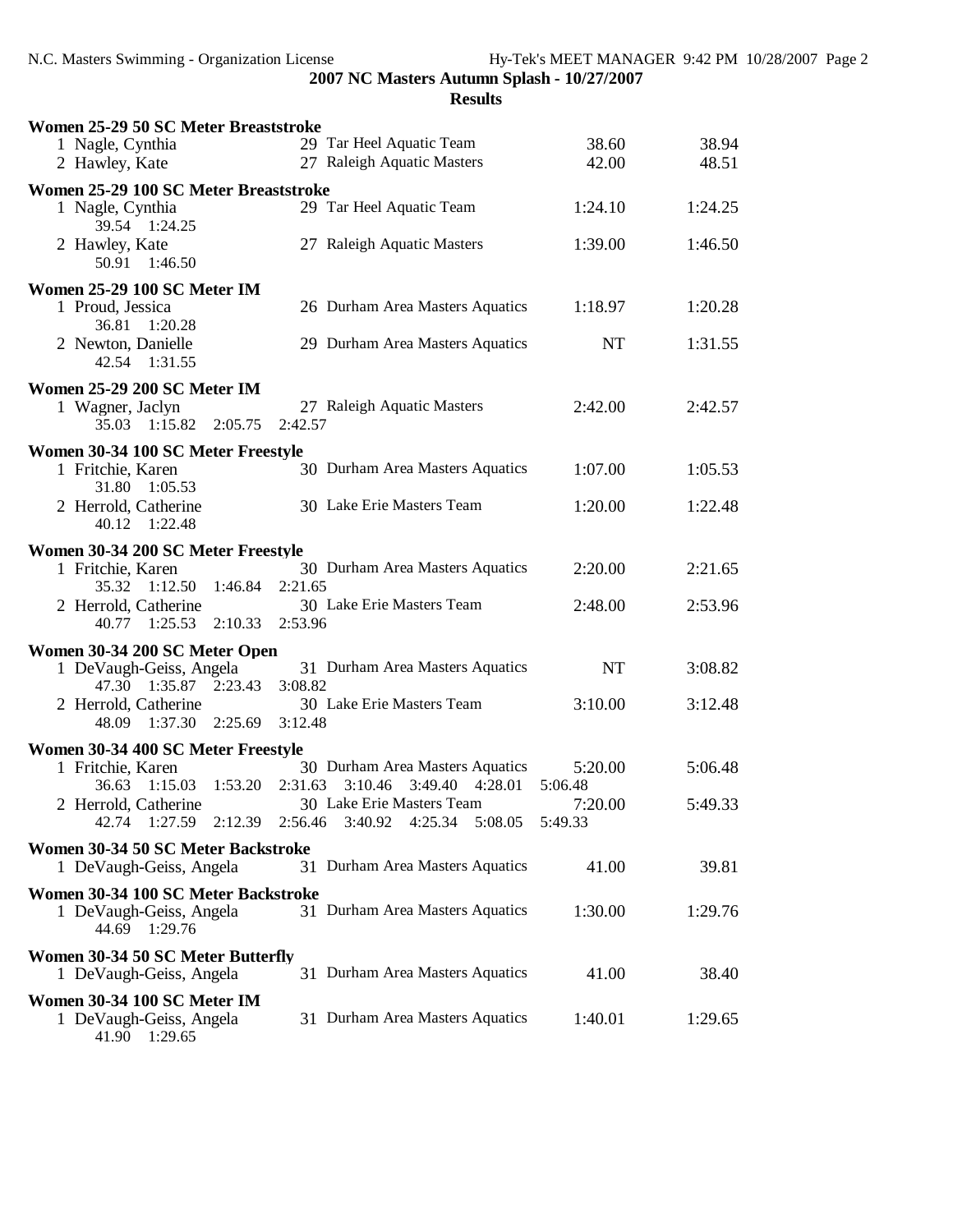| Women 30-34 200 SC Meter IM                              |                                           |         |         |
|----------------------------------------------------------|-------------------------------------------|---------|---------|
| 1 Fritchie, Karen                                        | 30 Durham Area Masters Aquatics           | 2:40.00 | 2:36.53 |
| 35.18 1:17.28<br>2:00.27<br>--- Herrold, Catherine       | 2:36.53<br>30 Lake Erie Masters Team      | 3:15.00 | DQ      |
| 44.33 1:35.56<br>2:33.50                                 | DQ                                        |         |         |
| Women 30-34 400 SC Meter IM                              |                                           |         |         |
| 1 Fritchie, Karen                                        | 30 Durham Area Masters Aquatics           | 6:55.00 | 5:40.56 |
| 1:18.39<br>36.90<br>2:04.72                              | 2:49.64<br>3:35.95<br>$4:22.99$ $5:02.51$ | 5:40.56 |         |
| Women 35-39 50 SC Meter Freestyle                        |                                           |         |         |
| 1 Braun, Erika                                           | 35 Raleigh Aquatic Masters                | 27.80   | 27.71   |
| 2 Scheib, Kirstie                                        | 38 Durham Area Masters Aquatics           | 39.34   | 36.93   |
| 3 Grego, Sonia                                           | 39 Durham Area Masters Aquatics           | 52.00   | 40.86   |
| Women 35-39 100 SC Meter Freestyle                       |                                           |         |         |
| 1 Braun, Erika<br>29.06<br>1:01.04                       | 35 Raleigh Aquatic Masters                | 1:01.05 | 1:01.04 |
| 2 Oversmith, Amy                                         | 35 Raleigh Aquatic Masters                | 1:12.03 | 1:12.60 |
| 34.59 1:12.60                                            |                                           |         |         |
| 3 Grego, Sonia                                           | 39 Durham Area Masters Aquatics           | 1:38.00 | 1:30.56 |
| 42.86 1:30.56                                            |                                           |         |         |
| Women 35-39 50 SC Meter Backstroke                       |                                           |         |         |
| 1 Grego, Sonia                                           | 39 Durham Area Masters Aquatics           | 1:00.00 | 49.57   |
| Women 35-39 50 SC Meter Breaststroke                     |                                           |         |         |
| 1 Scheib, Kirstie                                        | 38 Durham Area Masters Aquatics           | 42.31   | 48.79   |
| Women 35-39 50 SC Meter Butterfly                        |                                           |         |         |
| 1 Braun, Erika                                           | 35 Raleigh Aquatic Masters                | 33.50   | 31.04   |
| Women 35-39 100 SC Meter Butterfly                       |                                           |         |         |
| 1 Oversmith, Amy                                         | 35 Raleigh Aquatic Masters                | 1:18.15 | 1:26.91 |
| 40.27 1:26.91                                            |                                           |         |         |
| Women 35-39 100 SC Meter IM                              |                                           |         |         |
| 1 Braun, Erika<br>32.10<br>1:11.43                       | 35 Raleigh Aquatic Masters                | 1:08.00 | 1:11.43 |
|                                                          |                                           |         |         |
| Women 35-39 200 SC Meter IM<br>1 Oversmith, Amy          | 35 Raleigh Aquatic Masters                | 2:57.82 | 2:59.35 |
| 2:18.59<br>39.28<br>1:23.43                              | 2:59.35                                   |         |         |
|                                                          |                                           |         |         |
| Women 40-44 200 SC Meter Freestyle<br>1 Nowak, Elizabeth | 44 Tar Heel Aquatic Team                  | 2:22.00 | 2:24.51 |
| 1:46.89 2:24.51<br>33.35<br>1:09.34                      |                                           |         |         |
| Women 40-44 50 SC Meter Breaststroke                     |                                           |         |         |
| 1 Nowak, Elizabeth                                       | 44 Tar Heel Aquatic Team                  | 39.90   | 38.58   |
| Women 40-44 100 SC Meter Breaststroke                    |                                           |         |         |
| 1 Nowak, Elizabeth                                       | 44 Tar Heel Aquatic Team                  | 1:23.00 | 1:24.53 |
| 39.68<br>1:24.53                                         |                                           |         |         |
| Women 40-44 100 SC Meter IM                              |                                           |         |         |
| 1 Nowak, Elizabeth                                       | 44 Tar Heel Aquatic Team                  | 1:14.24 | 1:17.31 |
| 36.44<br>1:17.31                                         |                                           |         |         |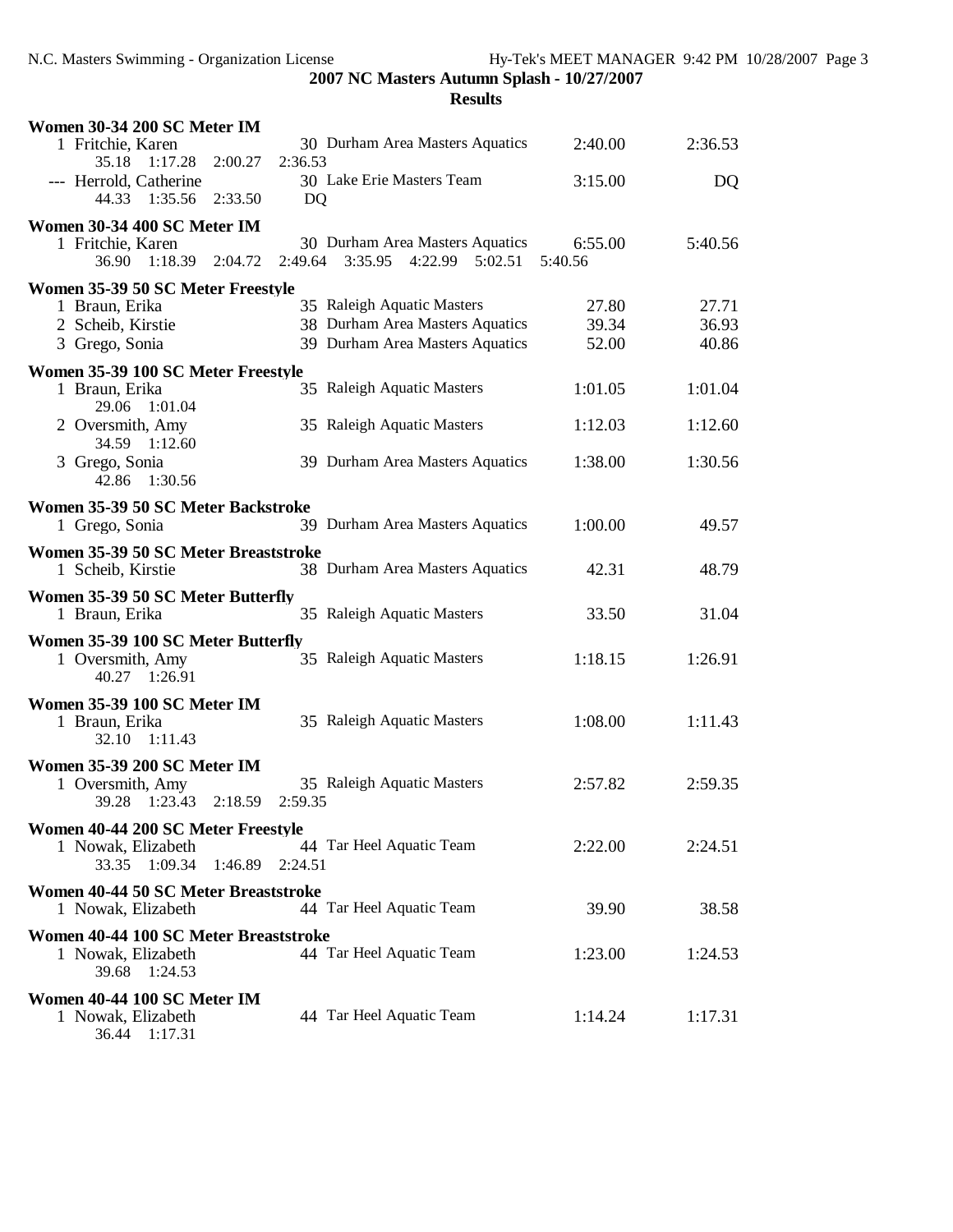| ľ<br>Ш<br>ı<br>S. |
|-------------------|
|-------------------|

| (Women 40-44 100 SC Meter IM)<br>2 Dicker, Elizabeth<br>41.45 1:30.04                          |         | 42 Tar Heel Aquatic Team                                  | 1:41.00              | 1:30.04 |
|------------------------------------------------------------------------------------------------|---------|-----------------------------------------------------------|----------------------|---------|
| Women 45-49 50 SC Meter Freestyle<br>1 Roeth, Cynthia                                          |         | 46 Mecklenburg Aquatic Club                               | 42.00                | 40.19   |
| Women 45-49 100 SC Meter Freestyle<br>1 Roeth, Cynthia<br>44.10 1:31.91                        |         | 46 Mecklenburg Aquatic Club                               | 1:28.00              | 1:31.91 |
| Women 45-49 400 SC Meter Freestyle<br>1 Wicker, Cheryl<br>$2:22.47$ $3:12.57$<br>44.05 1:32.02 |         | 47 Tar Heel Aquatic Team<br>$4:02.13$ $4:51.74$ $5:40.12$ | <b>NT</b><br>6:27.22 | 6:27.22 |
| Women 45-49 50 SC Meter Backstroke<br>1 Wicker, Cheryl                                         |         | 47 Tar Heel Aquatic Team                                  | 42.00                | 43.95   |
| Women 45-49 50 SC Meter Breaststroke                                                           |         |                                                           |                      |         |
| 1 Battle, Ruth                                                                                 |         | 45 Asheville Masters Swimming                             | 39.20                | 39.59   |
| 2 Roeth, Cynthia                                                                               |         | 46 Mecklenburg Aquatic Club                               | 48.00                | 54.51   |
| Women 45-49 100 SC Meter Breaststroke<br>1 Roeth, Cynthia<br>50.79 1:51.59                     |         | 46 Mecklenburg Aquatic Club                               | 1:42.00              | 1:51.59 |
| Women 45-49 50 SC Meter Butterfly<br>1 Battle, Ruth                                            |         | 45 Asheville Masters Swimming                             | 33.20                | 32.56   |
| Women 45-49 100 SC Meter IM                                                                    |         |                                                           |                      |         |
| 1 Wicker, Cheryl<br>43.47 1:35.76                                                              |         | 47 Tar Heel Aquatic Team                                  | 1:36.00              | 1:35.76 |
| --- Roeth, Cynthia                                                                             |         | 46 Mecklenburg Aquatic Club                               | 1:40.00              | DQ      |
| Women 50-54 50 SC Meter Freestyle                                                              |         |                                                           |                      |         |
| 1 Massengale, Susan                                                                            |         | 54 Raleigh Aquatic Masters                                | 40.95                | 42.27   |
| 2 Bloom, Shelly                                                                                |         | 54 Tar Heel Aquatic Team                                  | 50.00                | 43.90   |
| 3 Richardson, Anita                                                                            |         | 52 Unattached                                             | <b>NT</b>            | 51.66   |
| Women 50-54 100 SC Meter Freestyle                                                             |         |                                                           |                      |         |
| 1 Massengale, Susan<br>45.89 1:37.22                                                           |         | 54 Raleigh Aquatic Masters                                | 1:33.00              | 1:37.22 |
| 2 Bloom, Shelly<br>46.36 1:39.29                                                               |         | 54 Tar Heel Aquatic Team                                  | 1:45.00              | 1:39.29 |
| 3 Richardson, Anita<br>55.01 1:58.74                                                           |         | 52 Unattached                                             | NT                   | 1:58.74 |
| Women 50-54 400 SC Meter Freestyle                                                             |         |                                                           |                      |         |
| 1 Massengale, Susan                                                                            |         | 54 Raleigh Aquatic Masters                                | 6:53.00              | 7:27.30 |
| 48.30 1:43.32<br>2:40.29                                                                       | 3:38.82 | 4:35.37 5:33.86<br>6:31.32                                | 7:27.30              |         |
| Women 50-54 50 SC Meter Backstroke                                                             |         |                                                           |                      |         |
| 1 London, Stephanie                                                                            |         | 50 Tar Heel Aquatic Team                                  | 48.40                | 52.84   |
| 2 Richardson, Anita                                                                            |         | 52 Unattached                                             | <b>NT</b>            | 53.04   |
| 3 Pearce, Mary                                                                                 |         | 52 North Carolina Masters Swimmin                         | 1:00.00              | 53.17   |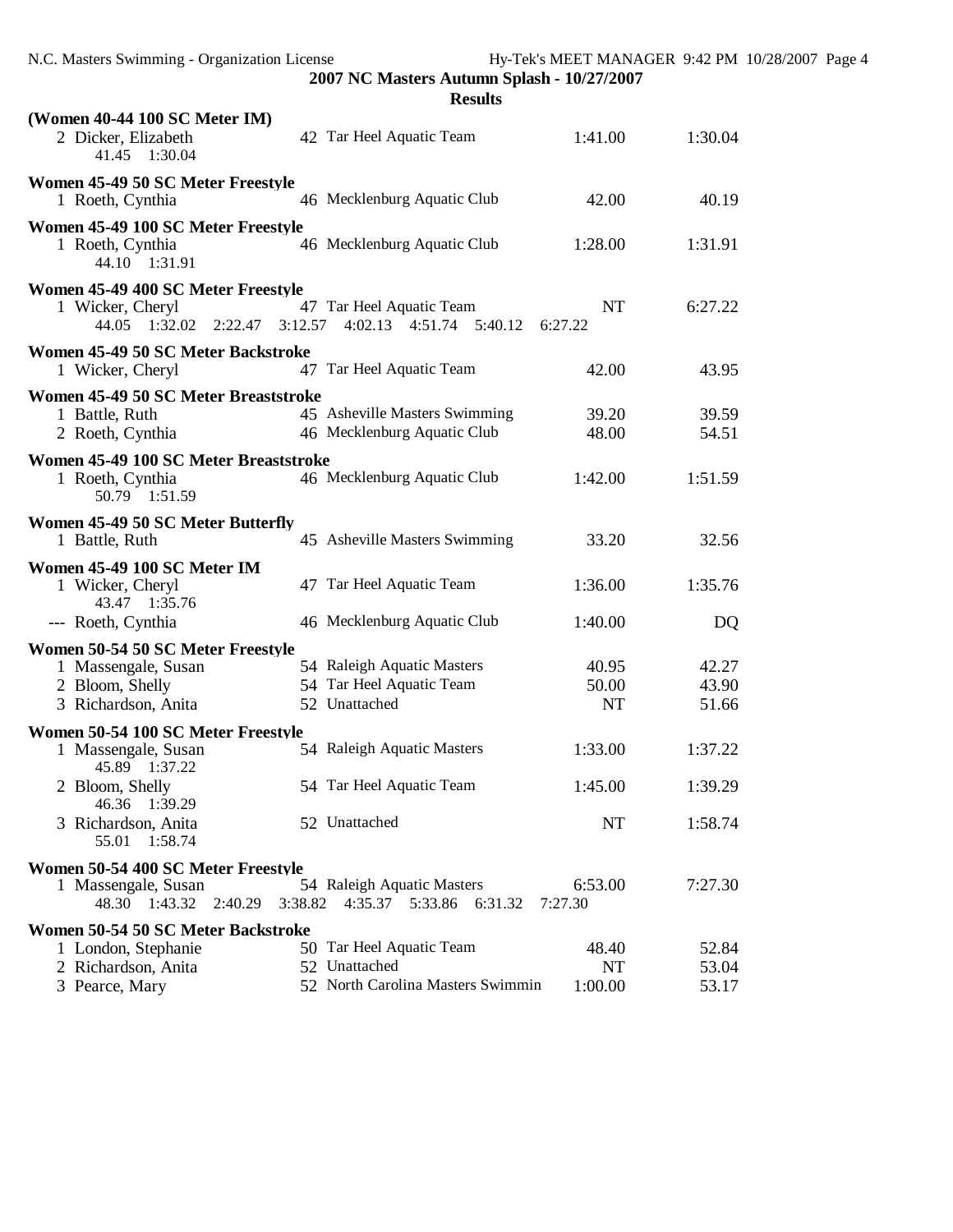| Women 50-54 100 SC Meter Backstroke                                           |                                                                           |                      |         |
|-------------------------------------------------------------------------------|---------------------------------------------------------------------------|----------------------|---------|
| 1 London, Stephanie<br>55.91 1:50.87                                          | 50 Tar Heel Aquatic Team                                                  | 1:50.00              | 1:50.87 |
| 2 Pearce, Mary<br>56.11<br>1:55.14                                            | 52 North Carolina Masters Swimmin                                         | 2:00.00              | 1:55.14 |
| 3 Richardson, Anita<br>59.18<br>2:01.60                                       | 52 Unattached                                                             | <b>NT</b>            | 2:01.60 |
| Women 50-54 50 SC Meter Breaststroke<br>1 Pearce, Mary                        | 52 North Carolina Masters Swimmin                                         | 1:00.00              | 53.06   |
| Women 50-54 100 SC Meter Breaststroke<br>1 Pearce, Mary<br>57.29 1:59.75      | 52 North Carolina Masters Swimmin                                         | 2:00.00              | 1:59.75 |
| Women 50-54 50 SC Meter Butterfly                                             |                                                                           |                      |         |
| 1 London, Stephanie                                                           | 50 Tar Heel Aquatic Team                                                  | NT                   | 51.11   |
| 2 Massengale, Susan                                                           | 54 Raleigh Aquatic Masters                                                | 48.50                | 53.82   |
| Women 50-54 100 SC Meter IM<br>1 London, Stephanie                            | 50 Tar Heel Aquatic Team                                                  | 1:50.88              | 1:49.70 |
| Women 50-54 200 SC Meter IM                                                   |                                                                           |                      |         |
| 1 Pearce, Mary<br>54.34 1:58.00<br>3:04.25                                    | 52 North Carolina Masters Swimmin<br>3:59.96                              | 4:15.00              | 3:59.96 |
| Women 55-59 50 SC Meter Freestyle                                             |                                                                           |                      |         |
| 1 Stetson, Margaret                                                           | 56 Tar Heel Aquatic Team                                                  | NT                   | 40.81   |
| 2 Moorman, Karen                                                              | 56 Durham Area Masters Aquatics                                           | 46.00                | 46.54   |
| Women 55-59 100 SC Meter Freestyle<br>1 Stetson, Margaret<br>1:32.22<br>43.17 | 56 Tar Heel Aquatic Team                                                  | <b>NT</b>            | 1:32.22 |
| Women 55-59 200 SC Meter Open                                                 |                                                                           |                      |         |
| 1 Rogers, Jennie<br>46.88<br>1:37.77 2:28.99                                  | 55 Asheville Masters Swimming<br>3:19.37                                  | 3:25.00              | 3:19.37 |
| Women 55-59 400 SC Meter Freestyle                                            |                                                                           |                      |         |
| 1 Stetson, Margaret<br>45.90 1:38.39 2:31.94 3:27.34                          | 56 Tar Heel Aquatic Team<br>4:23.20 5:17.93 6:12.98                       | <b>NT</b><br>7:06.35 | 7:06.35 |
| Women 55-59 50 SC Meter Breaststroke                                          |                                                                           |                      |         |
| 1 Stetson, Margaret                                                           | 56 Tar Heel Aquatic Team                                                  | <b>NT</b>            | 49.47   |
| Women 55-59 100 SC Meter Breaststroke                                         |                                                                           |                      |         |
| 1 Stetson, Margaret<br>50.65<br>1:50.32                                       | 56 Tar Heel Aquatic Team                                                  | NT                   | 1:50.32 |
| Women 55-59 200 SC Meter IM                                                   |                                                                           |                      |         |
| 1 Rogers, Jennie<br>46.79<br>1:38.10<br>2:40.28                               | 55 Asheville Masters Swimming<br>3:30.16                                  | 3:28.00              | 3:30.16 |
| Women 55-59 400 SC Meter IM                                                   |                                                                           |                      |         |
| 1 Rogers, Jennie<br>52.24 1:58.03<br>2:54.01                                  | 55 Asheville Masters Swimming<br>3:47.89<br>4:48.71<br>5:51.23<br>6:41.78 | 7:35.00<br>7:29.79   | 7:29.79 |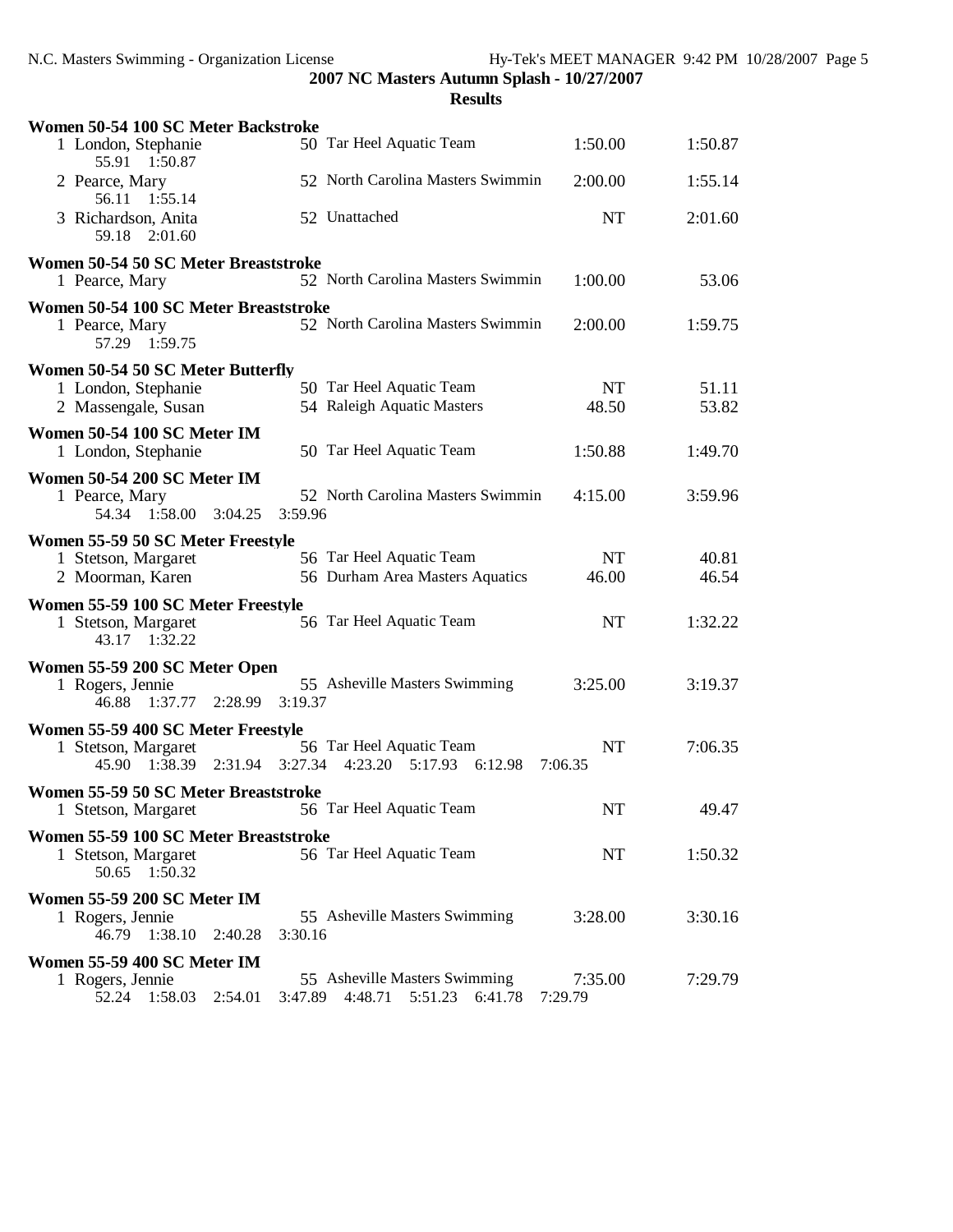| Women 60-64 400 SC Meter Freestyle                                                                      |               |         |
|---------------------------------------------------------------------------------------------------------|---------------|---------|
| 1 Jarmakani, Brenda<br>60 Unattached<br>$1:36.88$ $2:29.39$ $3:22.19$ $4:14.53$<br>46.45                | NT<br>6:48.30 | 6:48.30 |
| Women 60-64 200 SC Meter IM                                                                             |               |         |
| 60 Unattached<br>1 Jarmakani, Brenda                                                                    | <b>NT</b>     | 4:05.42 |
| $1:00.68$ $2:02.25$ $3:16.08$<br>4:05.42                                                                |               |         |
| Women 65-69 50 SC Meter Freestyle<br>66 Unattached<br>1 Bruegmann, Heide                                | <b>NT</b>     | 1:06.69 |
| Women 65-69 50 SC Meter Backstroke<br>69 Raleigh Aquatic Masters<br>1 Stevenson, Marie                  | <b>NT</b>     | 1:20.93 |
| Women 65-69 100 SC Meter Breaststroke                                                                   |               |         |
| 66 Unattached<br>1 Bruegmann, Heide<br>1:09.19<br>2:26.56                                               | <b>NT</b>     | 2:26.56 |
| Women 70-74 50 SC Meter Backstroke                                                                      |               |         |
| 74 Tar Heel Aquatic Team<br>1 Robbins-Bonitz, Suzanne                                                   | 55.60         | 53.66   |
| Women 70-74 100 SC Meter Backstroke                                                                     |               |         |
| 1 Robbins-Bonitz, Suzanne<br>74 Tar Heel Aquatic Team<br>$1:00.22$ $2:04.25$                            | 2:04.00       | 2:04.25 |
| Women 70-74 50 SC Meter Breaststroke                                                                    |               |         |
| 1 Robbins-Bonitz, Suzanne<br>74 Tar Heel Aquatic Team                                                   | 1:04.00       | 1:09.69 |
| Men 18-24 50 SC Meter Freestyle                                                                         |               |         |
| 20 Asheville Masters Swimming<br>1 Kulakov, Taras                                                       | 26.50         | 26.46   |
| Men 18-24 100 SC Meter Freestyle<br>20 Asheville Masters Swimming<br>1 Kulakov, Taras<br>57.93<br>27.96 | 57.00         | 57.93   |
| Men 18-24 400 SC Meter Freestyle                                                                        |               |         |
| 20 Asheville Masters Swimming<br>1 Kulakov, Taras                                                       | 4:27.00       | 4:26.05 |
| 30.23 1:03.22 1:36.51<br>$2:09.85$ $2:43.39$<br>$3:17.66$ $3:51.86$                                     | 4:26.05       |         |
| Men 25-29 50 SC Meter Freestyle<br>25 Raleigh Aquatic Masters<br>1 Krayer, Michael                      | 21.00         | 23.73   |
| 26 Durham Area Masters Aquatics<br>2 Curuth, Joseph                                                     | 31.00         | 30.11   |
| Men 25-29 100 SC Meter Freestyle                                                                        |               |         |
| 25 Raleigh Aquatic Masters<br>1 Krayer, Michael                                                         | 47.50         | 53.27   |
| 25.64<br>53.27<br>2 Trueman, Nicholas<br>28 North Carolina Masters Swimmin                              | <b>NT</b>     | 1:02.12 |
| 1:02.12<br>29.84                                                                                        |               |         |
| 26 Durham Area Masters Aquatics<br>3 Curuth, Joseph<br>1:05.77<br>32.18                                 | 1:06.00       | 1:05.77 |
| 25 Durham Area Masters Aquatics<br>4 Eudailey, Joshua                                                   | 1:14.61       | 1:16.50 |
| 35.57 1:16.50                                                                                           |               |         |
| Men 25-29 200 SC Meter Freestyle                                                                        |               |         |
| 25 Raleigh Aquatic Masters<br>1 Krayer, Michael<br>29.86 1:03.51<br>2:11.03                             | 1:50.00       | 2:11.03 |
| 1:37.50<br>26 Durham Area Masters Aquatics<br>2 Curuth, Joseph                                          | 2:45.00       | 2:49.83 |
| 38.46<br>1:21.65<br>2:06.58<br>2:49.83                                                                  |               |         |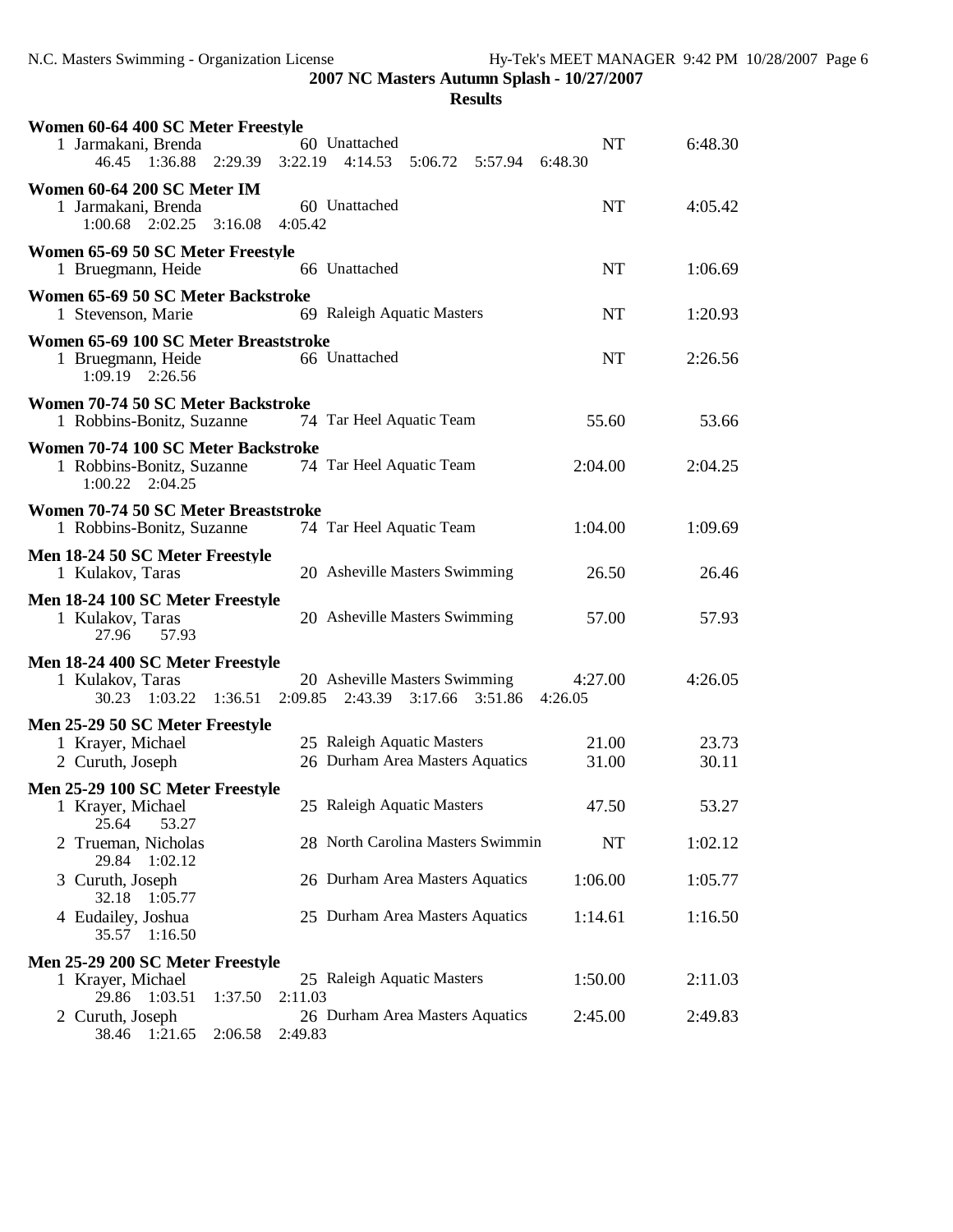**2007 NC Masters Autumn Splash - 10/27/2007 Results**

| (Men 25-29 200 SC Meter Freestyle)<br>25 Durham Area Masters Aquatics<br>3 Eudailey, Joshua<br>41.90 1:26.42<br>2:12.88<br>2:57.45                                                        | <b>NT</b>               | 2:57.45                 |
|-------------------------------------------------------------------------------------------------------------------------------------------------------------------------------------------|-------------------------|-------------------------|
| Men 25-29 400 SC Meter Freestyle<br>25 Durham Area Masters Aquatics<br>1 Eudailey, Joshua<br>2:58.21<br>3:45.96 4:33.31 5:19.92<br>41.55 1:24.86<br>2:10.68                               | 7:46.41<br>6:01.51      | 6:01.51                 |
| Men 25-29 100 SC Meter Backstroke<br>25 Durham Area Masters Aquatics<br>1 Eudailey, Joshua<br>1:35.24<br>45.94                                                                            | <b>NT</b>               | 1:35.24                 |
| Men 25-29 50 SC Meter Breaststroke<br>25 Durham Area Masters Aquatics<br>1 Eudailey, Joshua                                                                                               | 46.36                   | 47.25                   |
| Men 25-29 50 SC Meter Butterfly<br>28 North Carolina Masters Swimmin<br>1 Trueman, Nicholas<br>26 Durham Area Masters Aquatics<br>2 Curuth, Joseph                                        | NT<br>37.00             | 30.78<br>34.49          |
| <b>Men 25-29 100 SC Meter IM</b><br>26 Durham Area Masters Aquatics<br>1 Curuth, Joseph<br>39.44<br>1:22.80                                                                               | 1:26.00                 | 1:22.80                 |
| Men 30-34 50 SC Meter Freestyle<br>33 Raleigh Aquatic Masters<br>1 Sacerio, Carlos<br>33 Durham Area Masters Aquatics<br>2 Parr, Derek<br>30 Durham Area Masters Aquatics<br>3 Barker, GW | 26.10<br>28.23<br>33.00 | 25.76<br>28.40<br>30.48 |
| Men 30-34 100 SC Meter Freestyle<br>33 Raleigh Aquatic Masters<br>1 Sacerio, Carlos<br>57.06<br>27.65                                                                                     | 57.40                   | 57.06                   |
| Men 30-34 200 SC Meter Freestyle<br>33 Durham Area Masters Aquatics<br>1 Parr, Derek<br>31.31 1:07.23<br>2:22.19<br>1:45.14                                                               | 2:22.94                 | 2:22.19                 |
| Men 30-34 400 SC Meter Freestyle<br>33 Durham Area Masters Aquatics<br>1 Parr, Derek<br>2:30.16<br>3:09.47<br>3:47.49 4:26.38<br>33.21<br>1:11.06 1:50.59                                 | 4:45.00<br>5:03.78      | 5:03.78                 |
| Men 30-34 50 SC Meter Breaststroke<br>33 Durham Area Masters Aquatics<br>1 Parr, Derek<br>30 Durham Area Masters Aquatics<br>2 Barker, GW                                                 | 34.48<br>39.00          | 35.57<br>37.48          |
| Men 30-34 100 SC Meter Breaststroke<br>30 Durham Area Masters Aquatics<br>1 Barker, GW<br>38.89 1:22.79                                                                                   | 1:29.00                 | 1:22.79                 |
| Men 30-34 50 SC Meter Butterfly<br>33 Raleigh Aquatic Masters<br>1 Sacerio, Carlos<br>30 Durham Area Masters Aquatics<br>2 Barker, GW                                                     | 27.50<br>35.00          | 27.82<br>32.09          |
| Men 35-39 100 SC Meter Freestyle<br>35 Tar Heel Aquatic Team<br>1 Crankshaw, Erik<br>28.11<br>57.87                                                                                       | 1:01.91                 | 57.87                   |
| Men 35-39 400 SC Meter Freestyle<br>35 Tar Heel Aquatic Team<br>1 Crankshaw, Erik<br>30.78  1:05.51  1:40.50<br>2:15.27 2:49.19 3:22.85 3:56.54 4:29.72                                   | 4:56.00                 | 4:29.72                 |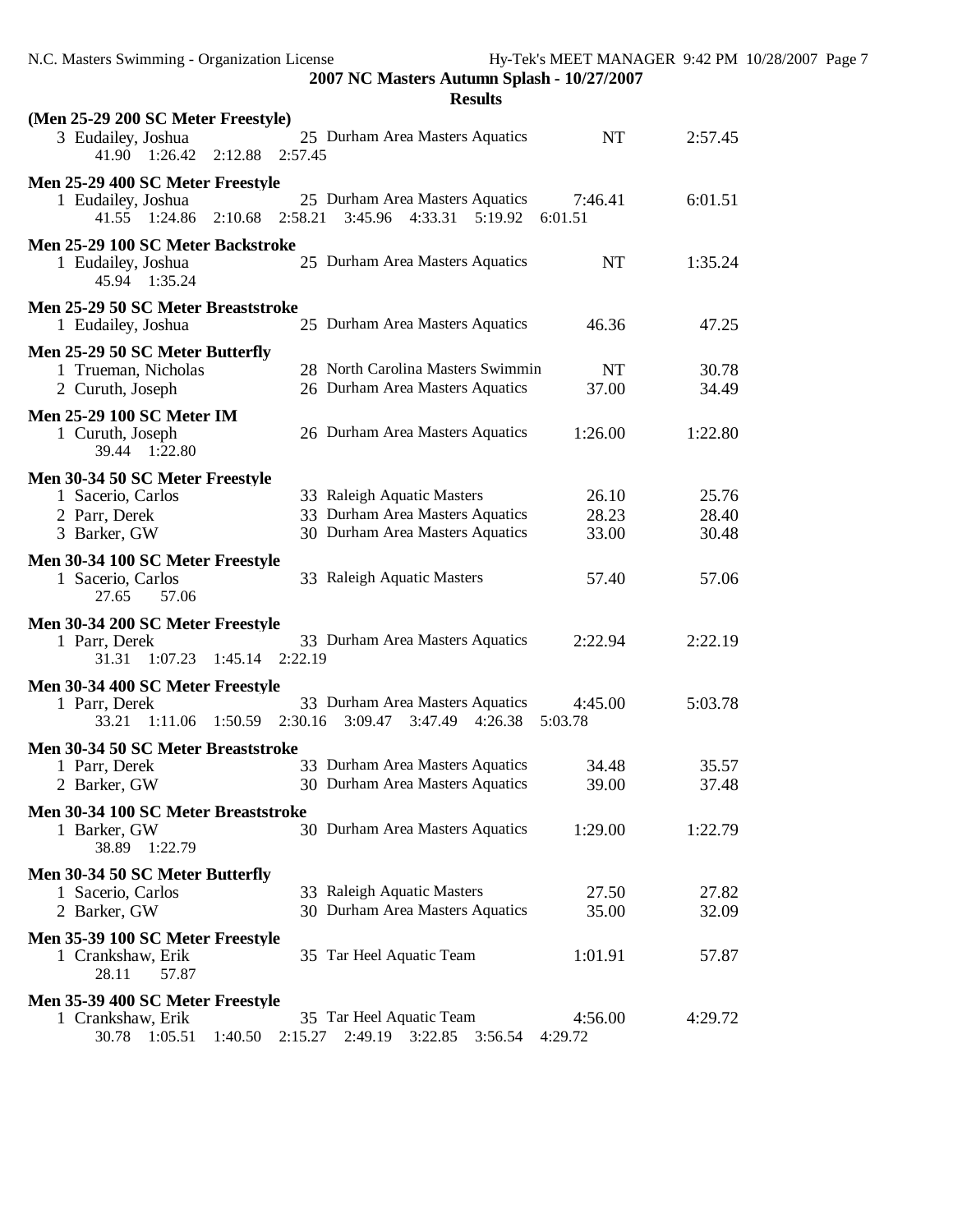**Results**

| Men 35-39 100 SC Meter Breaststroke<br>--- Crankshaw, Erik<br>36.35<br>DQ                 |         | 35 Tar Heel Aquatic Team                                                           | 1:18.18                 | DQ                      |
|-------------------------------------------------------------------------------------------|---------|------------------------------------------------------------------------------------|-------------------------|-------------------------|
| Men 35-39 100 SC Meter Butterfly<br>1 Crankshaw, Erik<br>30.39 1:04.41                    |         | 35 Tar Heel Aquatic Team                                                           | 1:08.80                 | 1:04.41                 |
| <b>Men 35-39 100 SC Meter IM</b><br>1 Crankshaw, Erik<br>30.37 1:06.10                    |         | 35 Tar Heel Aquatic Team                                                           | 1:09.29                 | 1:06.10                 |
| Men 40-44 50 SC Meter Freestyle<br>1 Stewart, Henry<br>2 Baker, Tim<br>3 Jewett, Russell  |         | 44 Raleigh Aquatic Masters<br>42 Unattached<br>41 Mecklenburg Aquatic Club         | 25.20<br>30.00<br>30.00 | 25.73<br>28.26<br>30.90 |
| Men 40-44 100 SC Meter Freestyle<br>1 Stewart, Henry<br>56.79<br>27.56                    |         | 44 Raleigh Aquatic Masters                                                         | 56.50                   | 56.79                   |
| 2 Baker, Tim                                                                              |         | 42 Unattached                                                                      | 1:10.00                 | 1:05.98                 |
| 31.84<br>1:05.98<br>3 Jewett, Russell<br>32.18<br>1:07.00                                 |         | 41 Mecklenburg Aquatic Club                                                        | 1:05.00                 | 1:07.00                 |
| 4 Barndt, Brian<br>37.01<br>1:17.73                                                       |         | 40 North Carolina Masters Swimmin                                                  | 1:10.00                 | 1:17.73                 |
| Men 40-44 200 SC Meter Open<br>1 Stevenson, Chris<br>30.40 1:02.90<br>1:36.78             | 2:10.96 | 43 Virginia Masters Swimteam                                                       | 2:11.38                 | 2:10.96                 |
| Men 40-44 400 SC Meter Freestyle<br>1 Stevenson, Chris<br>29.23<br>1:01.08<br>1:33.53     |         | 43 Virginia Masters Swimteam<br>2:06.32 2:39.07<br>3:11.91<br>3:44.89              | 4:23.77<br>4:17.35      | 4:17.35                 |
| Men 40-44 50 SC Meter Backstroke<br>1 Stevenson, Chris<br>2 Baker, Tim<br>3 Barndt, Brian |         | 43 Virginia Masters Swimteam<br>42 Unattached<br>40 North Carolina Masters Swimmin | 28.67<br>35.00<br>37.00 | 27.72<br>35.24<br>35.66 |
| Men 40-44 100 SC Meter Backstroke                                                         |         | 43 Virginia Masters Swimteam                                                       | 1:00.78                 | 59.08                   |
| 1 Stevenson, Chris<br>59.08<br>28.64<br>2 Barndt, Brian<br>1:23.15<br>40.35               |         | 40 North Carolina Masters Swimmin                                                  | 1:21.00                 | 1:23.15                 |
| Men 40-44 50 SC Meter Breaststroke<br>1 Jewett, Russell<br>2 Barndt, Brian                |         | 41 Mecklenburg Aquatic Club<br>40 North Carolina Masters Swimmin                   | 38.00<br>41.00          | 39.86<br>41.13          |
| Men 40-44 50 SC Meter Butterfly<br>1 Stewart, Henry<br>2 Baker, Tim                       |         | 44 Raleigh Aquatic Masters<br>42 Unattached                                        | 27.50<br>35.00          | 27.93<br>31.84          |
| Men 40-44 100 SC Meter Butterfly<br>1 Stevenson, Chris                                    |         | 43 Virginia Masters Swimteam                                                       | 1:00.42                 | 59.53                   |

28.02 59.53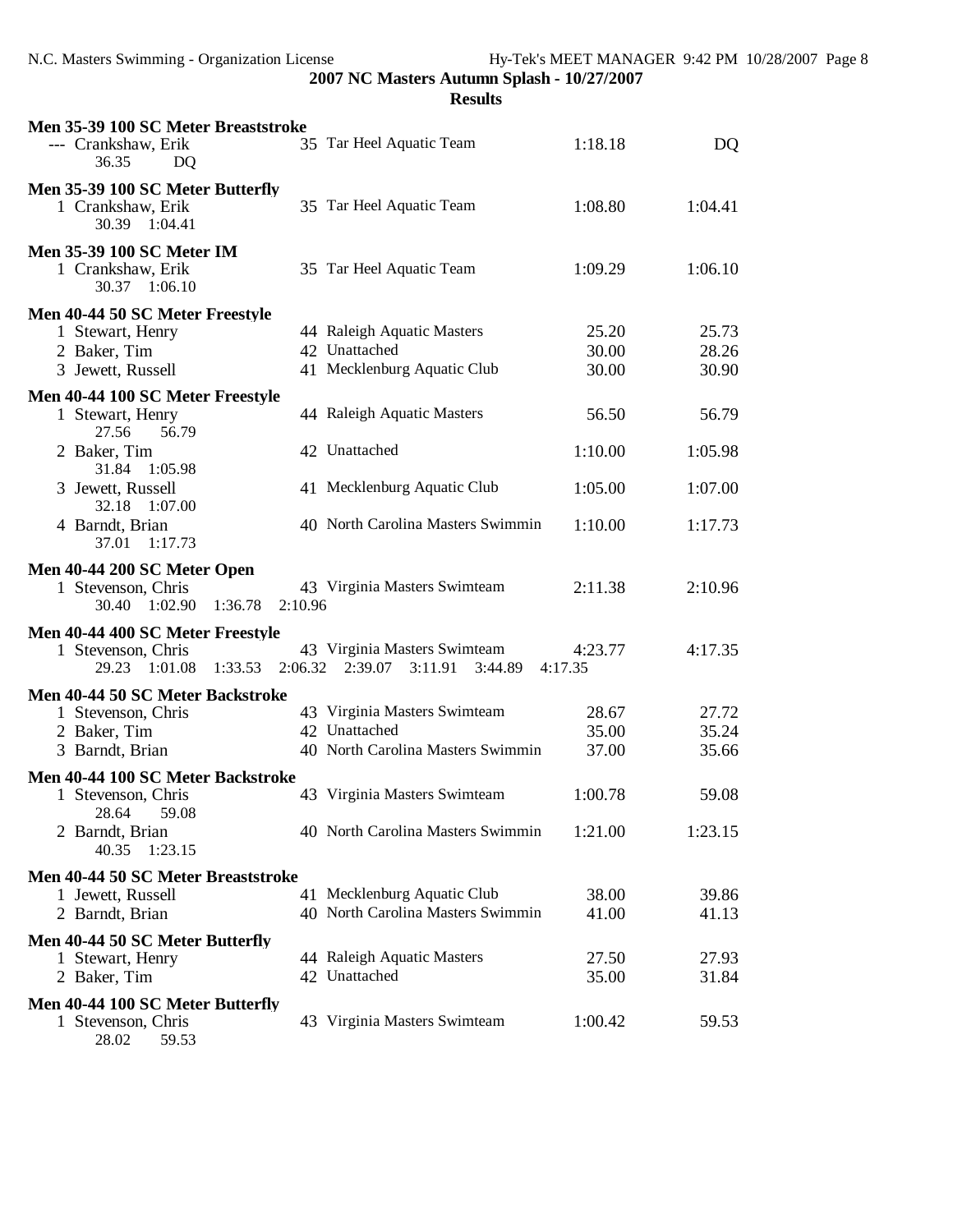| <b>Men 40-44 100 SC Meter IM</b>                  |                                                                           |                    |         |
|---------------------------------------------------|---------------------------------------------------------------------------|--------------------|---------|
| 1 Stewart, Henry<br>30.60<br>1:06.19              | 44 Raleigh Aquatic Masters                                                | 1:06.00            | 1:06.19 |
| 2 Baker, Tim<br>1:17.95<br>36.11                  | 42 Unattached                                                             | 1:30.00            | 1:17.95 |
| <b>Men 40-44 200 SC Meter IM</b>                  |                                                                           |                    |         |
| 1 Jewett, Russell<br>36.07 1:23.49<br>2:14.57     | 41 Mecklenburg Aquatic Club<br>2:53.15                                    | 2:40.00            | 2:53.15 |
| <b>Men 40-44 400 SC Meter IM</b>                  |                                                                           |                    |         |
| --- Jewett, Russell                               | 41 Mecklenburg Aquatic Club                                               | 6:10.00            | DQ      |
| Men 45-49 50 SC Meter Freestyle                   |                                                                           |                    |         |
| 1 Brenner, Bill                                   | 49 North Carolina Masters Swimmin                                         | 27.90              | 27.93   |
| 2 Ward, Richard                                   | 48 Triangle Masters Swimming                                              | 33.00              | 33.72   |
| 3 Kerns, Bill                                     | 49 Durham Area Masters Aquatics                                           | <b>NT</b>          | 34.68   |
| Men 45-49 100 SC Meter Freestyle                  |                                                                           |                    |         |
| 1 Brenner, Bill<br>29.78 1:02.49                  | 49 North Carolina Masters Swimmin                                         | 1:02.00            | 1:02.49 |
| 2 O'Donnell, Jerry<br>33.72 1:10.52               | 49 Tar Heel Aquatic Team                                                  | 1:07.00            | 1:10.52 |
| 3 Love, Robert                                    | 45 Durham Area Masters Aquatics                                           | 1:10.00            | 1:11.23 |
| 4 Kerns, Bill<br>40.23 1:31.27                    | 49 Durham Area Masters Aquatics                                           | <b>NT</b>          | 1:31.27 |
| Men 45-49 200 SC Meter Freestyle                  |                                                                           |                    |         |
| 1 Orn, Mikael<br>1:39.48<br>30.59<br>1:03.96      | 46 Durham Area Masters Aquatics<br>2:17.53                                | 2:13.00            | 2:17.53 |
| 2 Ward, Richard<br>1:20.85<br>38.41<br>2:06.38    | 48 Triangle Masters Swimming<br>2:51.34                                   | 2:50.00            | 2:51.34 |
| Men 45-49 200 SC Meter Open                       |                                                                           |                    |         |
| 1 O'Donnell, Jerry<br>1:32.31<br>41.20<br>2:27.22 | 49 Tar Heel Aquatic Team<br>3:22.97                                       | 3:16.00            | 3:22.97 |
| Men 45-49 400 SC Meter Freestyle                  |                                                                           |                    |         |
| 1 Ward, Richard<br>40.86<br>1:25.07<br>2:12.37    | 48 Triangle Masters Swimming<br>3:49.00<br>$4:37.22$ $5:26.76$<br>2:59.95 | 6:10.00<br>6:13.98 | 6:13.98 |
| Men 45-49 50 SC Meter Backstroke                  |                                                                           |                    |         |
| 1 Kerns, Bill                                     | 49 Durham Area Masters Aquatics                                           | NT                 | 44.10   |
| Men 45-49 100 SC Meter Backstroke                 |                                                                           |                    |         |
| 1 Love, Robert<br>41.96<br>1:27.19                | 45 Durham Area Masters Aquatics                                           | 1:23.00            | 1:27.19 |
| Men 45-49 50 SC Meter Breaststroke                |                                                                           |                    |         |
| 1 Brenner, Bill                                   | 49 North Carolina Masters Swimmin                                         | 34.98              | 35.44   |
| 2 Hamilton, Michael                               | 49 Durham Area Masters Aquatics                                           | <b>NT</b>          | 40.45   |
| --- Ward, Richard                                 | 48 Triangle Masters Swimming                                              | 42.00              | DQ      |
| Men 45-49 100 SC Meter Breaststroke               |                                                                           |                    |         |
| 1 Brenner, Bill<br>37.74<br>1:19.29               | 49 North Carolina Masters Swimmin                                         | 1:22.45            | 1:19.29 |
| 2 Hamilton, Michael<br>43.39 1:31.82              | 49 Durham Area Masters Aquatics                                           | NT                 | 1:31.82 |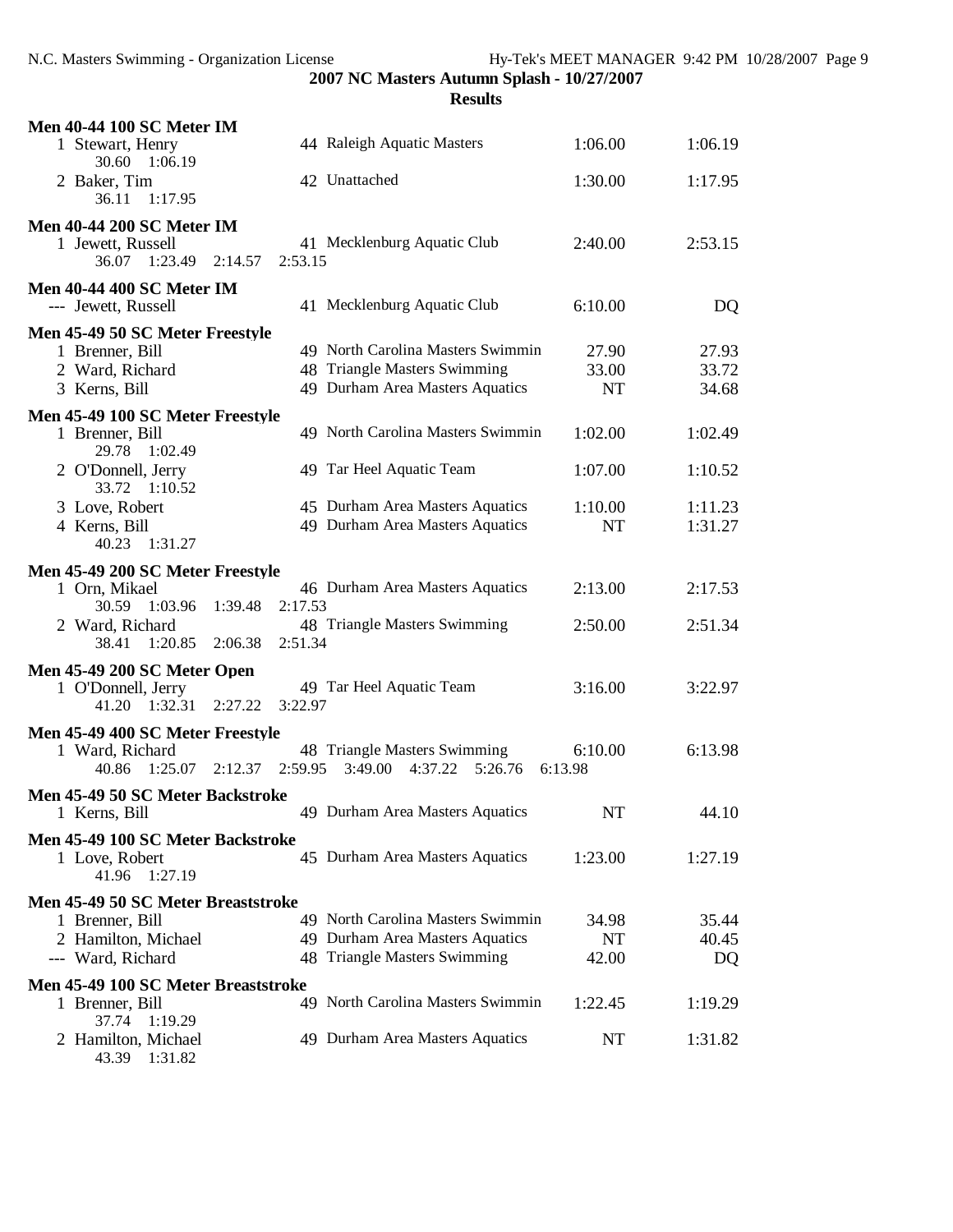| (Men 45-49 100 SC Meter Breaststroke)             |                                          |           |         |
|---------------------------------------------------|------------------------------------------|-----------|---------|
| 3 Ward, Richard<br>45.30<br>1:37.50               | 48 Triangle Masters Swimming             | <b>NT</b> | 1:37.50 |
| Men 45-49 50 SC Meter Butterfly                   |                                          |           |         |
| 1 Brenner, Bill                                   | 49 North Carolina Masters Swimmin        | 30.00     | 30.45   |
| 2 O'Donnell, Jerry                                | 49 Tar Heel Aquatic Team                 | 38.70     | 34.50   |
| <b>Men 45-49 100 SC Meter IM</b>                  |                                          |           |         |
| 1 Orn, Mikael                                     | 46 Durham Area Masters Aquatics          | 1:08.00   | 1:08.83 |
| 33.75 1:08.83                                     |                                          |           |         |
| 2 O'Donnell, Jerry                                | 49 Tar Heel Aquatic Team                 | 1:19.00   | 1:23.83 |
| 40.11<br>1:23.83                                  |                                          |           |         |
| <b>Men 45-49 200 SC Meter IM</b>                  |                                          |           |         |
| 1 Love, Robert                                    | 45 Durham Area Masters Aquatics          | 2:58.00   | 3:01.35 |
| 38.84 1:25.22<br>2:18.89                          | 3:01.35                                  |           |         |
| Men 50-54 50 SC Meter Freestyle                   |                                          |           |         |
| 1 Washburn, Jonathan                              | 50 Cape Fear Aquatic Club                | 29.29     | 28.44   |
| Men 50-54 100 SC Meter Freestyle                  |                                          |           |         |
| 1 Klein, Jonathan                                 | 50 Tar Heel Aquatic Team                 | <b>NT</b> | 58.33   |
| 27.78<br>58.33                                    |                                          |           |         |
| 2 Washburn, Jonathan                              | 50 Cape Fear Aquatic Club                | 1:03.33   | 1:01.94 |
| 29.74 1:01.94                                     |                                          |           |         |
| 3 Carrow, Hill                                    | 52 Raleigh Aquatic Masters               | 1:07.00   | 1:09.91 |
| 33.64<br>1:09.91                                  |                                          |           |         |
|                                                   |                                          |           |         |
|                                                   |                                          |           |         |
| Men 50-54 200 SC Meter Freestyle                  |                                          |           |         |
| 1 Klein, Jonathan<br>$1:06.27$ $1:41.09$<br>31.34 | 50 Tar Heel Aquatic Team<br>2:15.00      | 2:10.00   | 2:15.00 |
| 2 Washburn, Jonathan                              | 50 Cape Fear Aquatic Club                | 2:16.16   | 2:19.44 |
| 32.40<br>1:07.78<br>1:43.98                       | 2:19.44                                  |           |         |
| 3 Smith, Mark                                     | 52 Durham Area Masters Aquatics          | 4:05.00   | 3:53.33 |
| 48.53<br>1:48.52<br>2:51.80                       | 3:53.33                                  |           |         |
| Men 50-54 400 SC Meter Freestyle                  |                                          |           |         |
| 1 Washburn, Jonathan                              | 50 Cape Fear Aquatic Club                | 5:05.05   | 6:04.50 |
| 2:10.74<br>40.15<br>1:25.24                       | 3:01.30<br>3:44.11<br>4:31.04<br>5:17.13 | 6:04.50   |         |
| 2 McKee, David                                    | 54 Tar Heel Aquatic Team                 | <b>NT</b> | 6:45.30 |
| 1:30.04<br>2:21.10<br>41.51                       | 3:13.92<br>4:59.09<br>5:52.86<br>4:06.47 | 6:45.30   |         |
| 3 Narter, Erdem                                   | 51 Tyra                                  | 7:30.00   | 6:52.88 |
| 43.54 1:31.14<br>2:22.23                          | 3:15.18<br>4:09.83<br>5:03.93<br>6:00.49 | 6:52.88   |         |
| 4 Smith, Mark                                     | 52 Durham Area Masters Aquatics          | 7:59.00   | 8:08.14 |
| 49.26<br>1:48.22<br>2:50.95                       | 3:55.99<br>5:01.40 6:05.54<br>7:08.49    | 8:08.14   |         |
| Men 50-54 50 SC Meter Backstroke                  |                                          |           |         |
| 1 Carrow, Hill                                    | 52 Raleigh Aquatic Masters               | 38.00     | 37.41   |
| Men 50-54 100 SC Meter Backstroke                 |                                          |           |         |
| 1 Klein, Jonathan                                 | 50 Tar Heel Aquatic Team                 | 1:06.00   | 1:06.03 |
| 31.91<br>1:06.03                                  |                                          |           |         |
| Men 50-54 50 SC Meter Breaststroke                | 54 Tar Heel Aquatic Team                 | NT        | 47.86   |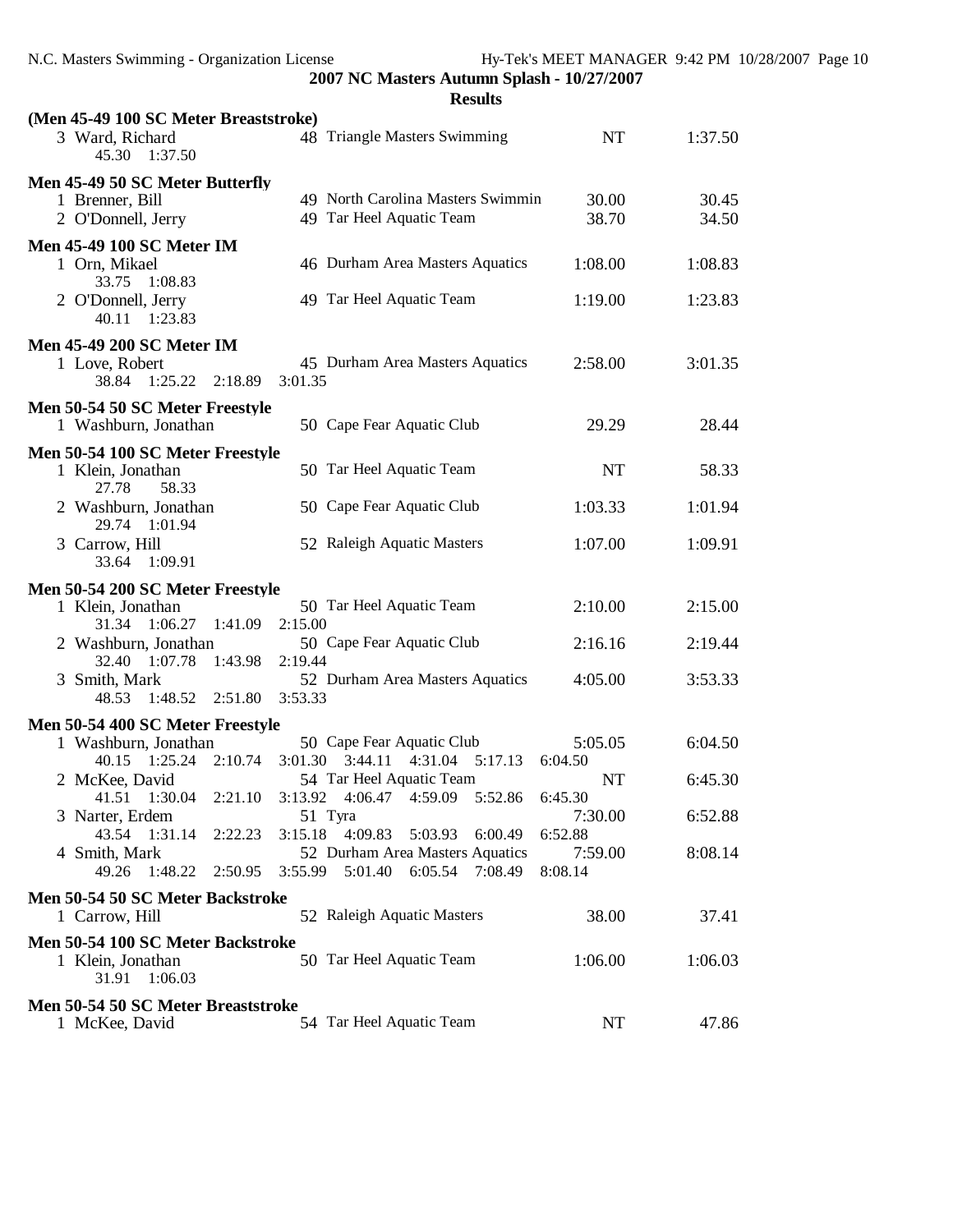| Men 50-54 50 SC Meter Butterfly<br>1 Klein, Jonathan<br>2 Carrow, Hill                |         | 50 Tar Heel Aquatic Team<br>52 Raleigh Aquatic Masters                                    | 28.00<br>33.00          | 29.11<br>32.69       |
|---------------------------------------------------------------------------------------|---------|-------------------------------------------------------------------------------------------|-------------------------|----------------------|
|                                                                                       |         |                                                                                           |                         |                      |
| Men 50-54 100 SC Meter Butterfly<br>1 Klein, Jonathan<br>32.48<br>1:10.27             |         | 50 Tar Heel Aquatic Team                                                                  | 1:05.00                 | 1:10.27              |
| <b>Men 50-54 100 SC Meter IM</b><br>1 Washburn, Jonathan<br>33.71<br>1:11.22          |         | 50 Cape Fear Aquatic Club                                                                 | 1:11.14                 | 1:11.22              |
| Men 55-59 50 SC Meter Freestyle<br>1 Singer, Greg<br>2 Teare, Ron<br>--- Manuel, John |         | 56 Tar Heel Aquatic Team<br>55 North Carolina Masters Swimmin<br>57 Tar Heel Aquatic Team | 33.00<br>32.50<br>29.70 | 34.90<br>36.99<br>DQ |
| Men 55-59 100 SC Meter Freestyle                                                      |         |                                                                                           |                         |                      |
| 1 Schmitz, Bob<br>30.14 1:04.14                                                       |         | 55 Tar Heel Aquatic Team                                                                  | 1:02.27                 | 1:04.14              |
| 2 Teare, Ron<br>1:22.19<br>1:39.17                                                    |         | 55 North Carolina Masters Swimmin                                                         | 1:30.00                 | 1:39.17              |
| Men 55-59 200 SC Meter Open                                                           |         |                                                                                           |                         |                      |
| 1 Schmitz, Bob<br>1:27.00<br>40.29<br>2:16.44                                         | 3:05.71 | 55 Tar Heel Aquatic Team                                                                  | 2:59.25                 | 3:05.71              |
| Men 55-59 50 SC Meter Backstroke                                                      |         |                                                                                           |                         |                      |
| 1 Bober, Richard                                                                      |         | 56 Charlotte Swimming Masters                                                             | 32.00                   | 33.70                |
| 2 Teare, Ron                                                                          |         | 55 North Carolina Masters Swimmin                                                         | 39.60                   | 40.34                |
| 3 Singer, Greg                                                                        |         | 56 Tar Heel Aquatic Team                                                                  | 50.00                   | 40.78                |
| Men 55-59 100 SC Meter Backstroke                                                     |         |                                                                                           |                         |                      |
| 1 Bober, Richard<br>36.77<br>1:15.59                                                  |         | 56 Charlotte Swimming Masters                                                             | 1:10.00                 | 1:15.59              |
| 2 Teare, Ron<br>1:31.35<br>43.35                                                      |         | 55 North Carolina Masters Swimmin                                                         | 1:35.00                 | 1:31.35              |
| Men 55-59 50 SC Meter Breaststroke                                                    |         |                                                                                           |                         |                      |
| 1 Schmitz, Bob                                                                        |         | 55 Tar Heel Aquatic Team                                                                  | 35.56                   | 37.33                |
| 2 Manuel, John                                                                        |         | 57 Tar Heel Aquatic Team                                                                  | 44.20                   | 40.42                |
| 3 Singer, Greg                                                                        |         | 56 Tar Heel Aquatic Team                                                                  | 50.00                   | 45.51                |
| Men 55-59 100 SC Meter Breaststroke                                                   |         |                                                                                           |                         |                      |
| 1 Schmitz, Bob<br>37.22<br>1:19.77                                                    |         | 55 Tar Heel Aquatic Team                                                                  | 1:18.32                 | 1:19.77              |
| Men 55-59 50 SC Meter Butterfly<br>1 Schmitz, Bob                                     |         | 55 Tar Heel Aquatic Team                                                                  | 28.50                   | 32.35                |
|                                                                                       |         |                                                                                           |                         |                      |
| Men 60-64 50 SC Meter Freestyle<br>1 White, Bernie                                    |         | 64 Charlotte Swimming Masters                                                             | 35.00                   | 33.25                |
| Men 60-64 50 SC Meter Backstroke<br>1 White, Bernie                                   |         | 64 Charlotte Swimming Masters                                                             | NT                      | 44.80                |
| Men 60-64 50 SC Meter Breaststroke<br>1 White, Bernie                                 |         | 64 Charlotte Swimming Masters                                                             | NT                      | 49.89                |
|                                                                                       |         |                                                                                           |                         |                      |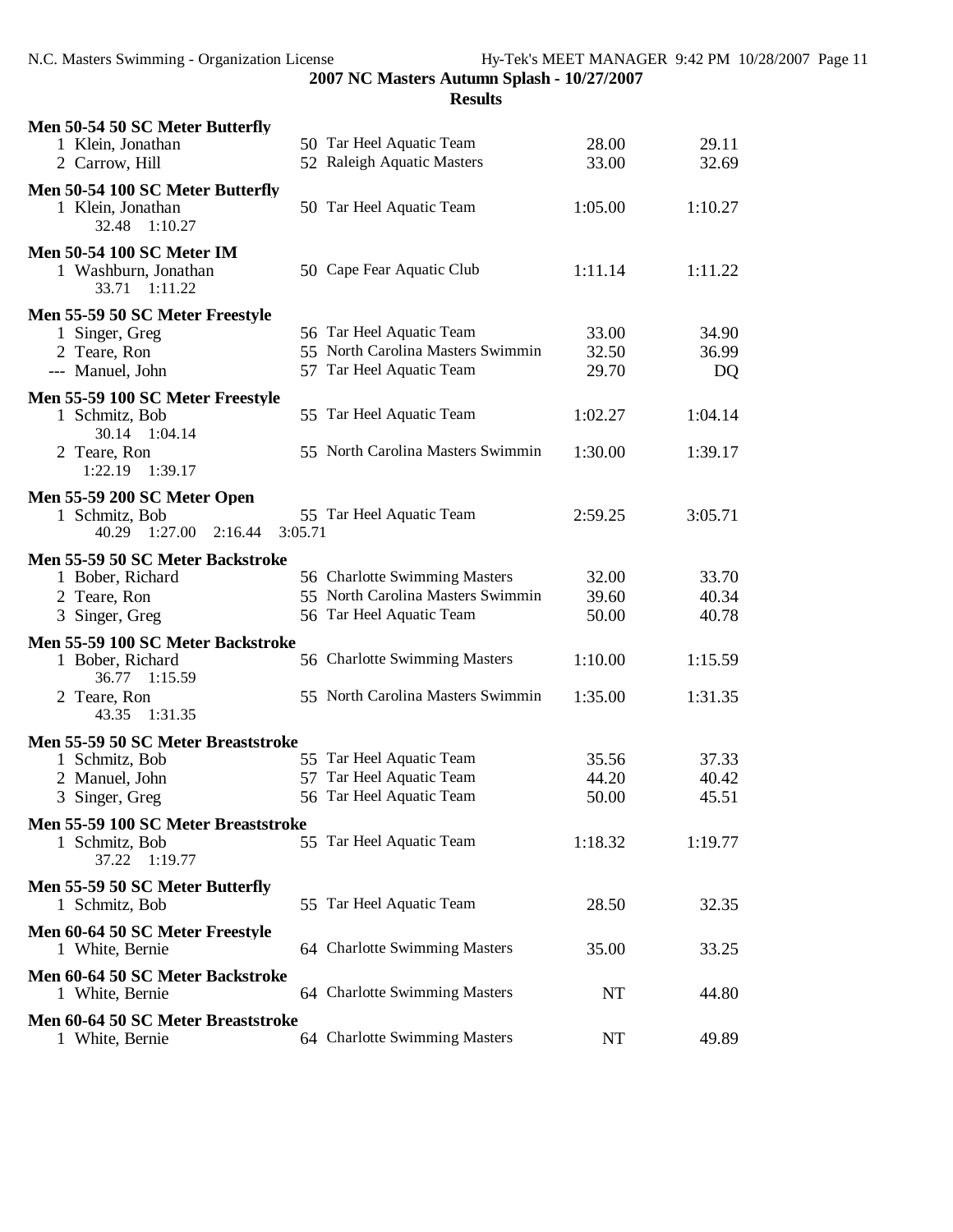| Men 60-64 50 SC Meter Butterfly<br>1 White, Bernie                             |         | 64 Charlotte Swimming Masters                               | 36.00              | 35.18          |
|--------------------------------------------------------------------------------|---------|-------------------------------------------------------------|--------------------|----------------|
| Men 65-69 100 SC Meter Freestyle<br>1 Gadol, Lou<br>39.20 1:26.95              |         | 66 Unattached                                               | 1:30.64            | 1:26.95        |
| Men 65-69 50 SC Meter Breaststroke<br>1 Gadol, Lou                             |         | 66 Unattached                                               | 45.56              | 44.78          |
| Men 65-69 100 SC Meter Breaststroke<br>1 Gadol, Lou<br>46.96 1:40.16           |         | 66 Unattached                                               | 1:50.05            | 1:40.16        |
| Men 65-69 50 SC Meter Butterfly<br>1 Gadol, Lou                                |         | 66 Unattached                                               | 38.09              | 37.86          |
| <b>Men 65-69 100 SC Meter IM</b><br>--- Gadol, Lou<br>46.50<br><b>DQ</b>       |         | 66 Unattached                                               | 1:42.00            | DQ             |
| Men 70-74 50 SC Meter Freestyle<br>1 Clark, Jerry                              |         | 70 Charlotte Swimming Masters                               | 32.00              | 31.75          |
| Men 70-74 100 SC Meter Freestyle<br>1 Clark, Jerry<br>33.81 1:10.82            |         | 70 Charlotte Swimming Masters                               | 1:12.00            | 1:10.82        |
| Men 70-74 200 SC Meter Open<br>1 Huson, John<br>1:03.53 2:23.64 3:50.31        | 5:19.63 | 73 Harris YMCA                                              | 5:00.00            | 5:19.63        |
| Men 70-74 200 SC Meter Freestyle<br>1 Clark, Jerry<br>38.26 1:19.46<br>2:00.53 | 2:41.63 | 70 Charlotte Swimming Masters                               | 2:45.00            | 2:41.63        |
| Men 70-74 400 SC Meter Freestyle<br>1 Clark, Jerry<br>1:24.97 2:09.96<br>40.72 | 2:55.38 | 70 Charlotte Swimming Masters<br>3:40.57<br>4:24.78 5:08.59 | 6:15.00<br>5:51.03 | 5:51.03        |
| Men 70-74 50 SC Meter Backstroke<br>1 Clark, Jerry<br>2 Stevenson, Stuart      |         | 70 Charlotte Swimming Masters<br>70 Raleigh Aquatic Masters | 58.00<br><b>NT</b> | 44.76<br>56.55 |
| Men 70-74 100 SC Meter Butterfly<br>1 Huson, John<br>1:00.27<br>2:07.20        |         | 73 Harris YMCA                                              | 2:00.00            | 2:07.20        |
| Men 75-79 50 SC Meter Freestyle<br>1 Webber, Dick                              |         | 78 Raleigh Aquatic Masters                                  | 35.20              | 35.99          |
| Men 75-79 100 SC Meter Freestyle<br>1 Webber, Dick<br>37.44 1:21.58            |         | 78 Raleigh Aquatic Masters                                  | 1:25.00            | 1:21.58        |
| Men 75-79 50 SC Meter Butterfly<br>1 Webber, Dick                              |         | 78 Raleigh Aquatic Masters                                  | 44.00              | 43.85          |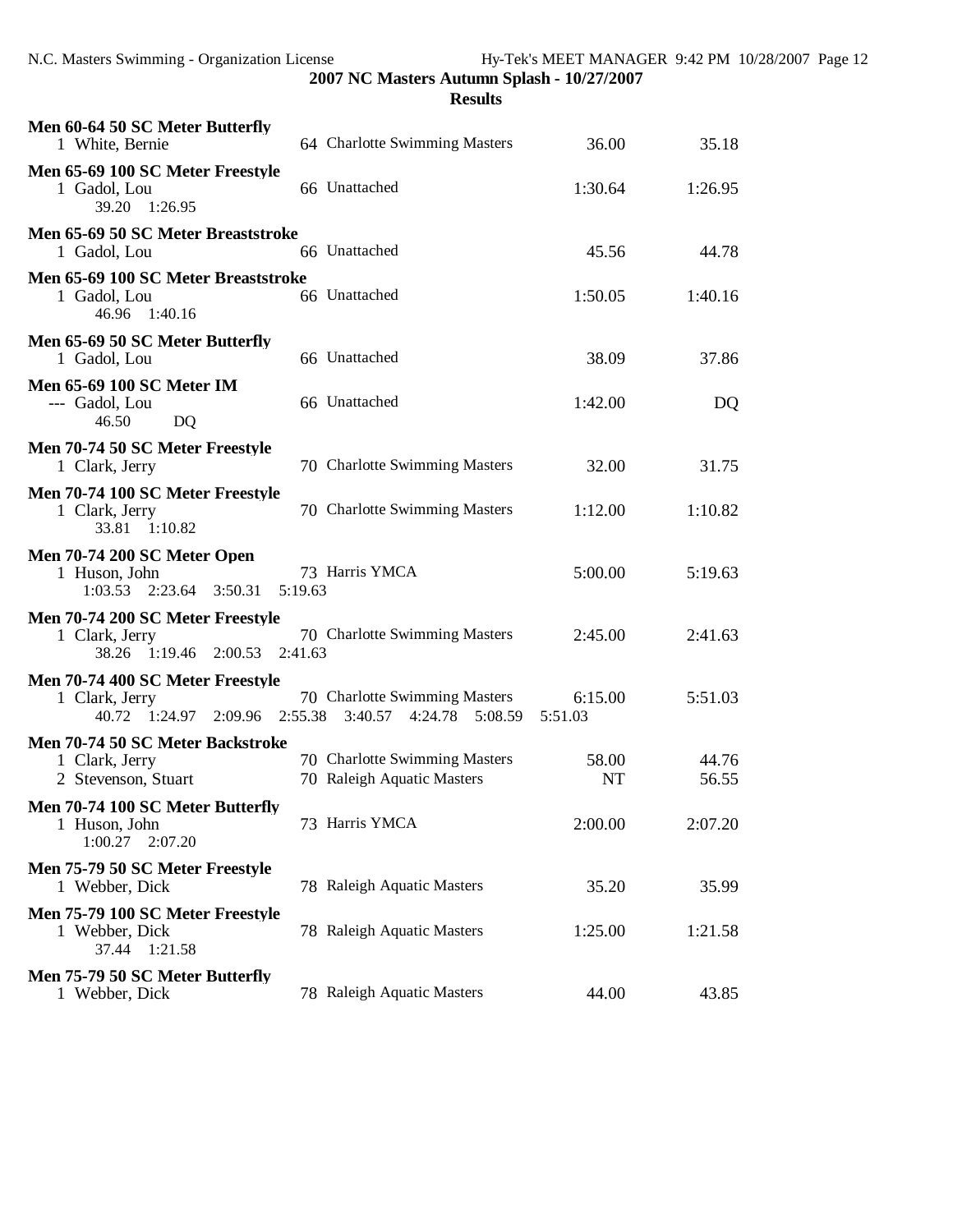N.C. Masters Swimming - Organization License Hy-Tek's MEET MANAGER 9:42 PM 10/28/2007 Page 13

**2007 NC Masters Autumn Splash - 10/27/2007**

| <b>Men 75-79 100 SC Meter IM</b><br>78 Raleigh Aquatic Masters<br>1 Webber, Dick<br>50.85 1:44.21                                                                                                                                                                                                                                                                                                          | 1:42.43                                                                                                | 1:44.21                                                                    |
|------------------------------------------------------------------------------------------------------------------------------------------------------------------------------------------------------------------------------------------------------------------------------------------------------------------------------------------------------------------------------------------------------------|--------------------------------------------------------------------------------------------------------|----------------------------------------------------------------------------|
| Men 90-94 200 SC Meter Open<br>90 Raleigh Aquatic Masters<br>1 Holdrege, Fred<br>2:34.28 3:55.52 5:14.63                                                                                                                                                                                                                                                                                                   | <b>NT</b>                                                                                              | 5:14.63                                                                    |
| Men 90-94 50 SC Meter Backstroke<br>90 Raleigh Aquatic Masters<br>1 Holdrege, Fred                                                                                                                                                                                                                                                                                                                         | <b>NT</b>                                                                                              | 1:10.85                                                                    |
| Mixed 120-159 200 SC Meter Freestyle Relay<br>1 Raleigh Aquatic Masters<br>1) Stewart, Henry M44<br>2) Bonney, Erin W24<br>29.19<br>53.91 1:23.26 1:51.69                                                                                                                                                                                                                                                  | NT<br>3) Braun, Erika W35                                                                              | 1:51.69<br>4) Krayer, Michael M25                                          |
| 2 Durham Area Masters Aquatic<br>D<br>1) Curuth, Joseph M26<br>2) Love, Robert M45<br>32.18 1:03.72 1:35.79 2:04.75                                                                                                                                                                                                                                                                                        | <b>NT</b><br>3) Hamilton, Michael M49                                                                  | 2:04.75<br>4) Parr, Derek M33                                              |
| $\mathcal{C}$<br>3 Durham Area Masters Aquatic<br>1) Fritchie, Karen W30<br>2) Proud, Jessica W26<br>30.63 1:05.07 1:40.76 2:14.78                                                                                                                                                                                                                                                                         | <b>NT</b><br>3) Strider, Stephanie W19                                                                 | 2:14.78<br>4) Tuggle, Bethany W19                                          |
| $\mathbf B$<br>4 Tar Heel Aquatic Team<br>1) Singer, Greg M56<br>2) Dicker, Elizabeth W42<br>35.74 1:10.73 1:44.48 2:16.31                                                                                                                                                                                                                                                                                 | <b>NT</b><br>3) O'Donnell, Jerry M49                                                                   | 2:16.31<br>4) Nowak, Elizabeth W44                                         |
| B<br>5 Durham Area Masters Aquatic<br>1) Moorman, Karen W56<br>2) Newton, Danielle W29<br>34.11  1:09.18  1:54.87  2:28.65                                                                                                                                                                                                                                                                                 | <b>NT</b><br>3) Kerns, Bill M49                                                                        | 2:28.65<br>4) Eudailey, Joshua M25                                         |
| 6 Durham Area Masters Aquatic<br>A<br>2) Grego, Sonia W39<br>1) Scheib, Kirstie W38<br>36.97 1:16.75 1:46.36 2:30.65                                                                                                                                                                                                                                                                                       | NT<br>3) Barker, GW M30                                                                                | 2:30.65<br>4) Smith, Mark M52                                              |
| 7 Tar Heel Aquatic Team<br>A<br>1) Manuel, John M57 2) Stetson, Margaret W56<br>37.03 1:16.25 1:52.49 2:36.47                                                                                                                                                                                                                                                                                              | <b>NT</b><br>3) McKee, David M54                                                                       | 2:36.47<br>4) London, Stephanie W50                                        |
| Mixed 120-159 800 SC Meter Freestyle Relay<br>1 Durham Area Masters Aquatic<br>1) Parr, Derek M33<br>9:19.85  9:51.95  10:28.33  11:06.44  11:42.60  12:54.70  13:36.41  14:20.37<br>14:57.22 15:39.84 16:25.35 17:08.83 17:44.16 18:22.12 19:00.39 10:18.57<br>2 Tar Heel Aquatic Team<br>A<br>1) Manuel, John M57 2) Stetson, Margaret W56 3) McKee, David M54<br>1:29.84<br>3:11.01<br>41.63<br>2:21.41 | <b>NT</b><br>2) Hamilton, Michael M49 3) Newton, Danielle W29<br>NT<br>3:28.91 3:54.39 4:46.83 5:41.22 | 10:18.57<br>4) Fritchie, Karen W30<br>13:33.73<br>4) London, Stephanie W50 |
| 6:35.53<br>7:19.46<br>8:11.32<br>Mixed 120-159 200 SC Meter Medley Relay                                                                                                                                                                                                                                                                                                                                   | 9:05.36  9:53.58  10:45.84  11:40.60  13:33.73                                                         |                                                                            |
| 1 Raleigh Aquatic Masters<br>A<br>1) Wagner, Jaclyn W27<br>2) Bonney, Erin W24<br>35.91 1:08.97 1:36.72<br>2:06.19                                                                                                                                                                                                                                                                                         | <b>NT</b><br>3) Sacerio, Carlos M33                                                                    | 2:06.19<br>4) Krayer, Michael M25                                          |
| D<br>2 Durham Area Masters Aquation<br>1) Love, Robert M45<br>2) Parr, Derek M33<br>38.54 1:14.26 1:50.36<br>2:18.61                                                                                                                                                                                                                                                                                       | <b>NT</b><br>3) Curuth, Joseph M26                                                                     | 2:18.61<br>4) Orn, Mikael M46                                              |
| 3 Tar Heel Aquatic Team<br>A<br>1) Klein, Jonathan M50<br>2) Schmitz, Bob M55<br>42.84 1:19.68<br>1:49.23<br>2:19.66                                                                                                                                                                                                                                                                                       | <b>NT</b><br>3) Nowak, Elizabeth W44                                                                   | 2:19.66<br>4) Wicker, Cheryl W47                                           |
| $\mathbf C$<br>4 Durham Area Masters Aquatic<br>1) Proud, Jessica W26<br>2) Barker, GW M30<br>38.21 1:16.03 1:54.68<br>2:29.13                                                                                                                                                                                                                                                                             | <b>NT</b><br>3) DeVaugh-Geiss, Angela W314) Kerns, Bill M49                                            | 2:29.13                                                                    |